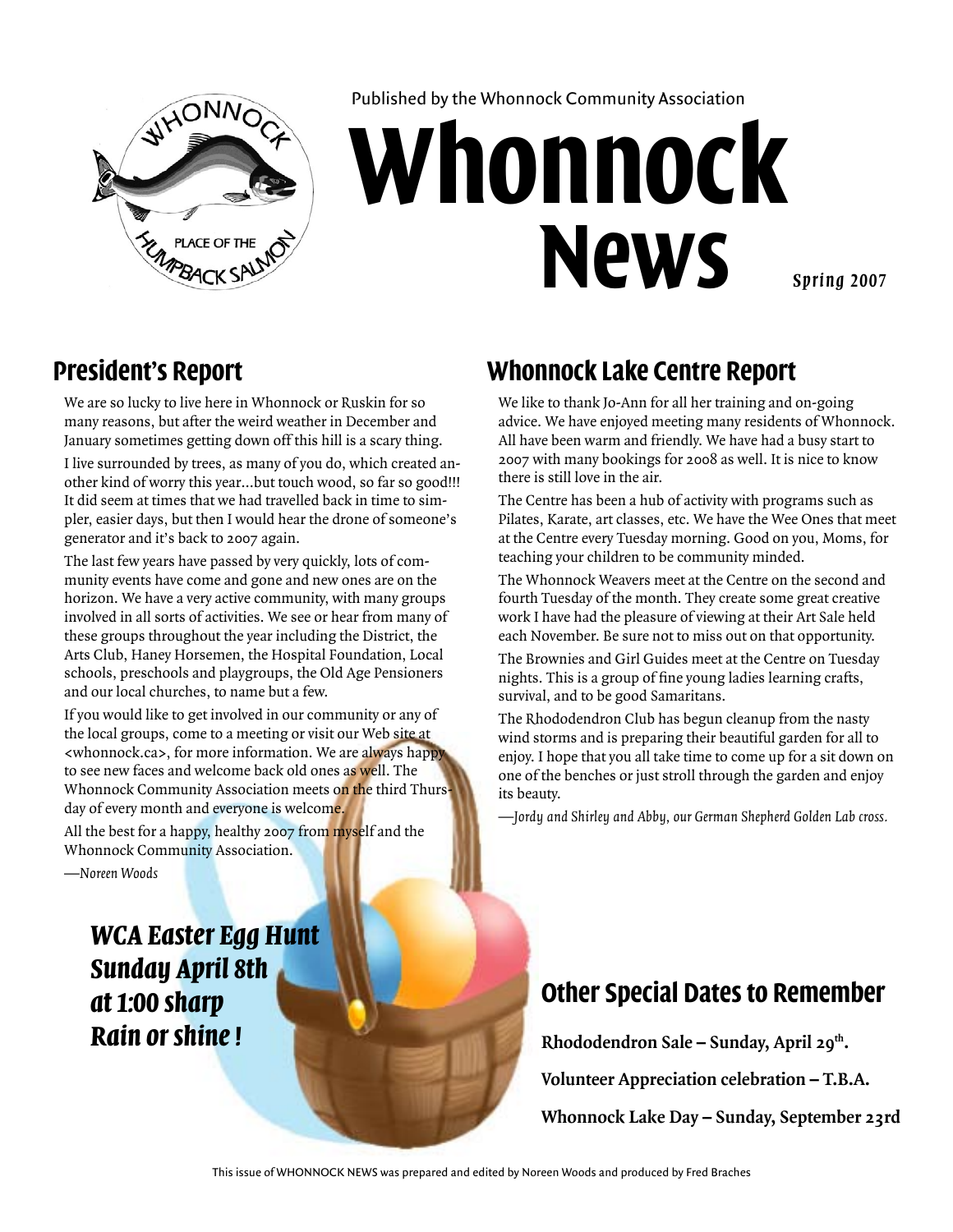#### **Whonnock Community Association Bursary - \$1000**

The Whonnock Community Association Bursary is awarded every June in accordance with District graduation schedules and policy. So for all you grade 12 students residing in the Whonnock area and going on to post-secondary education, whether it is university, college or trade school, inquire with your school counsellors for more information and to get an application package. We consider three areas when awarding this bursary: financial need, marks and a student's commitment to the community, school or other worthy causes through volunteerism. Good luck to all applicants.

# **Good for Whonnock and Ruskin?**

Do you have any suggestions how to make life better for all of us out here? The Whonnock Foundation is looking for suggestions in how they should accomplish their objective to "assist, encourage, and promote the wellbeing" of the residents of Whonnock and Ruskin. Ideas? Call Fred at 604 462 8942.

## **Want to Post Your Events on the Well?**



 "Water for Whonnock" was the cry in 1980 and the community united in what is now the Whonnock Community Association. The Municipality agreed and built this Whonnock landmark and salvation for many of us with dropping water levels. Phil Johnson acquired the notice board for the Association (at no cost). Want to post your event on the well? Call Fred at 604 462 8942 or Jo-Ann at 604 463 1622. Pastor Arnold Tracey climbs the ladder every time a change is needed. Thank you Pastor!

You want to know what's on the sign? It reads: "Everyone is invited to the Christmas Tree Burn and Whonnock Lake Jan. 10 12-5 PM." That dates the photo back to the early 1980s. For more on water read "Aquifers" in this issue.

#### **Protect your Loved Ones!**

To keep them dry the Whonnock Community Association has in stock a small number of charming Whonnock Umbrellas in brilliant Canadian red and white, decorated with the famous Whonnock logo.

The umbrellas are for sale at McFly's (Sue's) and at Whonnock Lake Centre. Only \$20 each!

## **Community Policing & Speed Watch**

For information on Community Policing, Speed Watch, Block Watch or any other programs available through the RCMP Volunteer services, go to the Ridge Meadows RCMP detachment home page and click on the Volunteering icon. Their Web site is <www.rcmp.grc.gc.ca/bc/lmd/ridgemeadows/contents. html>

## **Adopt-A-Block**

Thanks to all of those who continue to volunteer to help keep our community clean and tidy. We have lost a couple of volunteers in the last while, so if anybody is interested please give me, Jean Ruttan, a call at 604-462-7794. I will provide you with a grabber and instructions on disposal of your garbage.

## **The Byrnes Bursary**

Michael van Meel and Liana Bakker were the first recipients of Byrnes Bursaries. The Whonnock Foundation is waiting for new applicants.

The Foundation wants to continue granting amounts of up to \$2,000 per four-month period to students from east Maple Ridge enrolled in a college, university, trade school or other post secondary establishment and with a proven record of good performance.

The Foundation is particularly interested in applicants who are doing everything they can to continue or complete their studies—part-time jobs, student loans, etc.

Information about the requirements can be found on the Whonnock Foundation pages on <whonnock.bc.ca>.

# **Whonnock and Ruskin have a Web Site**

The Whonnock Community Association's Web site covers Whonnock and Ruskin and recently added some information about Thornhill. Hosted at no cost by Dowco, the site grew from a few pages (built by Eit Bakker) on Whonnock Lake Centre, to an all-inclusive site with information about the Centre, the Ruskin Community Hall, the Thornhill Hall, our churches, school, post office, commercial institutions, clubs and organizations etc. etc as well as our heritage and history. Did we miss something? Do you think we should do more or different things? Send an email to <webmaster@whonnock.ca> please!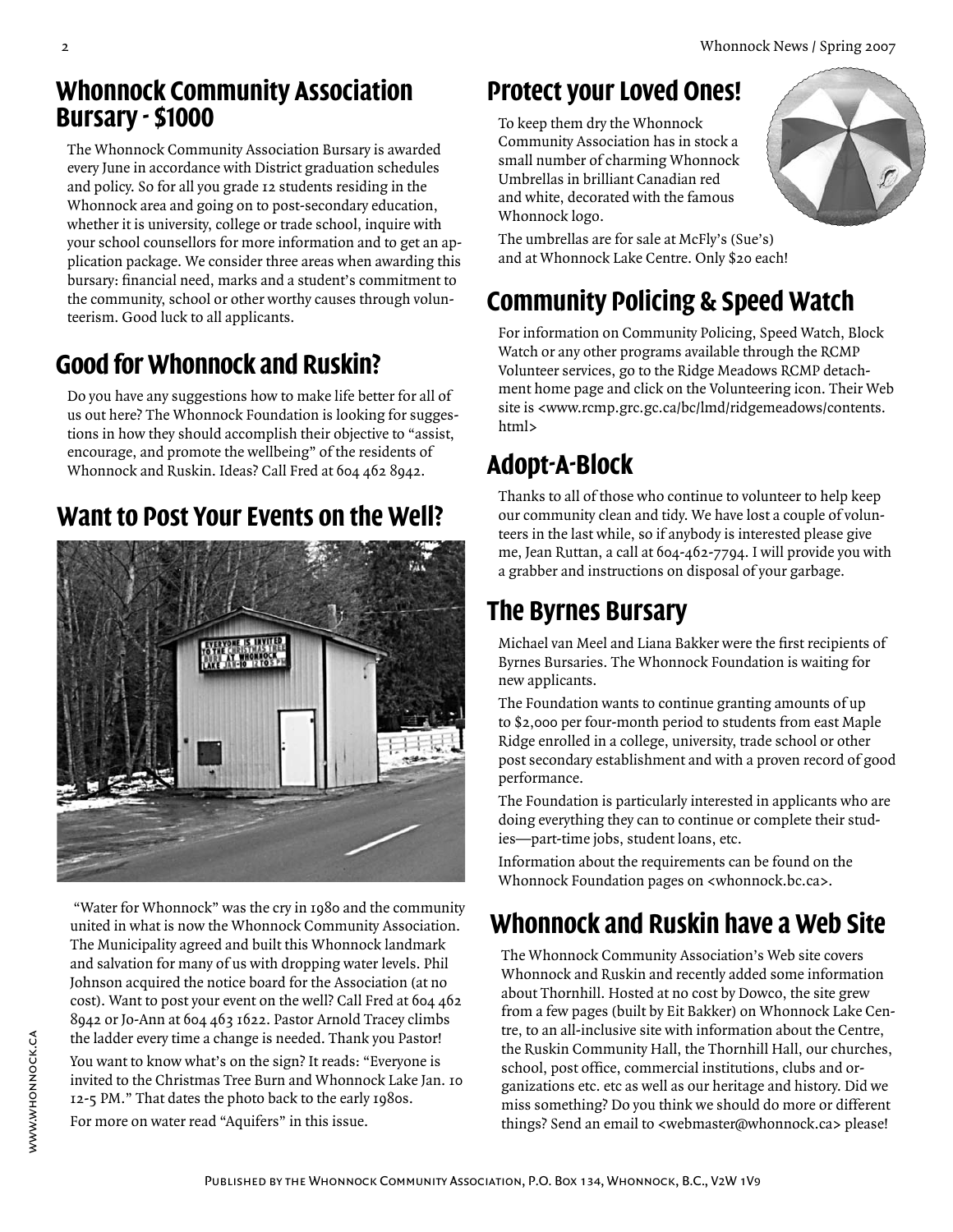# **Wildwood Fellowship Church**

Wildwood Fellowship Church is a family oriented, non-denominational community church that believes that all people matter to God. Our definition of fellowship is: "The oneness of spirit that comes when two friends are on the same side of a struggle." Our desire is to come alongside of you helping you find practical help from God's Word to meet the challenges we all face in our daily lives. We welcome you to join us for our Sunday Worship Services at 10:30 am and join us for a cup of coffee following the service. (Super Church during service for children up to age 12)

Our KIDS CLUB meets bi-weekly on Fridays 6:30 - 8:30 pm for crafts, games, activities and occasional outings. This is for any children Kindergarten up to Grade 4.

The COMMUNITY JR. YOUTH GROUP is open to anyone in Grades 5-8**.** We usually meet twice a month, most often Sunday evenings 6:30 - 8:00pm.

Our annual Family Camp is coming up the weekend of April 13-15<sup>th</sup> at Camp Luther on Hatzic Lake, close to Mission. Come out for a FAMILY COMEDY NIGHT on Sunday, Feb. 25<sup>th</sup> to get all the info you'll need should you decide to join us for the weekend.

Please call Pastor Arnold or Eleanor Tracey at  $(604)462 - 0610$ for more information on the church or any of the above programs or events.

## **Whonnock United Church**

The Whonnock United Church at 27091 River Road meets Sundays at 11:00 a.m. for a joyful hour of music and worship followed by coffee and fellowship in our church hall. We are a small but warm and outreaching congregation, strong in our faith and genuine in our worship. We welcome all to come visit and enjoy our service. For more information call Jean Ruttan at 604-462-7794.

# **From Whonnock Elementary P. A. C.**

Happy New Year to all the parents, staff, students and the Whonnock Community. The school year is already half over and we have had a very successful and exciting 5 months.

Thank you to all who participated in our  $5<sup>th</sup>$  annual Boo Who Ville Halloween Carnival. The evening was a "spooktacular" success and a whole lot of fun. We raised over \$4500.

Our Scholastic Book Fair, held during parent/teacher conferences, raised over \$550. This money will go towards new books for the school library. Thank you to all who volunteered and purchased books.

Mrs. Fehr's grade 6/7 class is involved in the laptop program. The program is in full swing and very successful. The students are eagerly enjoying their schoolwork.

PAC meetings are held on the second Tuesday of each month, in the school library at 7:00 p.m. All parents are welcome and encouraged to attend.

## **Whonnock Wee Ones Play Group**

For newborns to preschoolers. Open playtime, crafts, songs, circle time and lots of fun. Drop in, 8:30 – 11:30 a.m., Tuesdays at Whonnock Lake Centre \$2.00 per session.

## **Lakeside Preschool**

Located on beautiful Whonnock Lake in the Whonnock Lake Centre, this bright well-equipped preschool offers a variety of experiences for 3 to 5 year olds. We provide a wide range of opportunities for social interaction, exploration, and problem solving through unstructured play. Our aim is to provide each child with exciting and stimulating experiences in a warm and relaxed atmosphere. For ongoing registration phone Mrs. Kilsby at 604-462-0026 to reserve your child's space in one of our programs.

#### **Old Age Pensioners – Branch 103, Whonnock**

Meetings are on the last Monday of the month at 11:00 a.m. at the Whonnock United Church. Call Margaret Norman, 604- 462-7591 for more information.



#### **Whonnock Walkers**

Join us Monday, Wednesday and Friday mornings at 9:15 for a friendly, one-hour walk. Call Maureen at 604-462-7940 for more information. Location: Whonnock Lake Centre parking lot.

# **Whonnock T.O.P.S. Local 4522**

Take off Pounds Sensibly is a non-profit weight-loss support group that meets every Tuesday at the Wildwood Fellowship Church in Whonnock. We offer guidance, support and plenty of laughs. Come see what we are all about.

Time 6:45 – 7:00 p.m. weigh-in, 7:00 – 8:00 p.m. meeting. Call Lori at 604-463-7355 or Jo-Ann at 604-463-1622 for more information.

# **Westcoast Shotokan Karate School**

Mondays and Wednesdays, 5:30 p.m. to 6:30 p.m. at Whonnock Lake Centre.

Sensei: Andrew Johnson 604-612- 3995. For more information visit our Web site at <shotokanjohnson@ yahoo.ca>

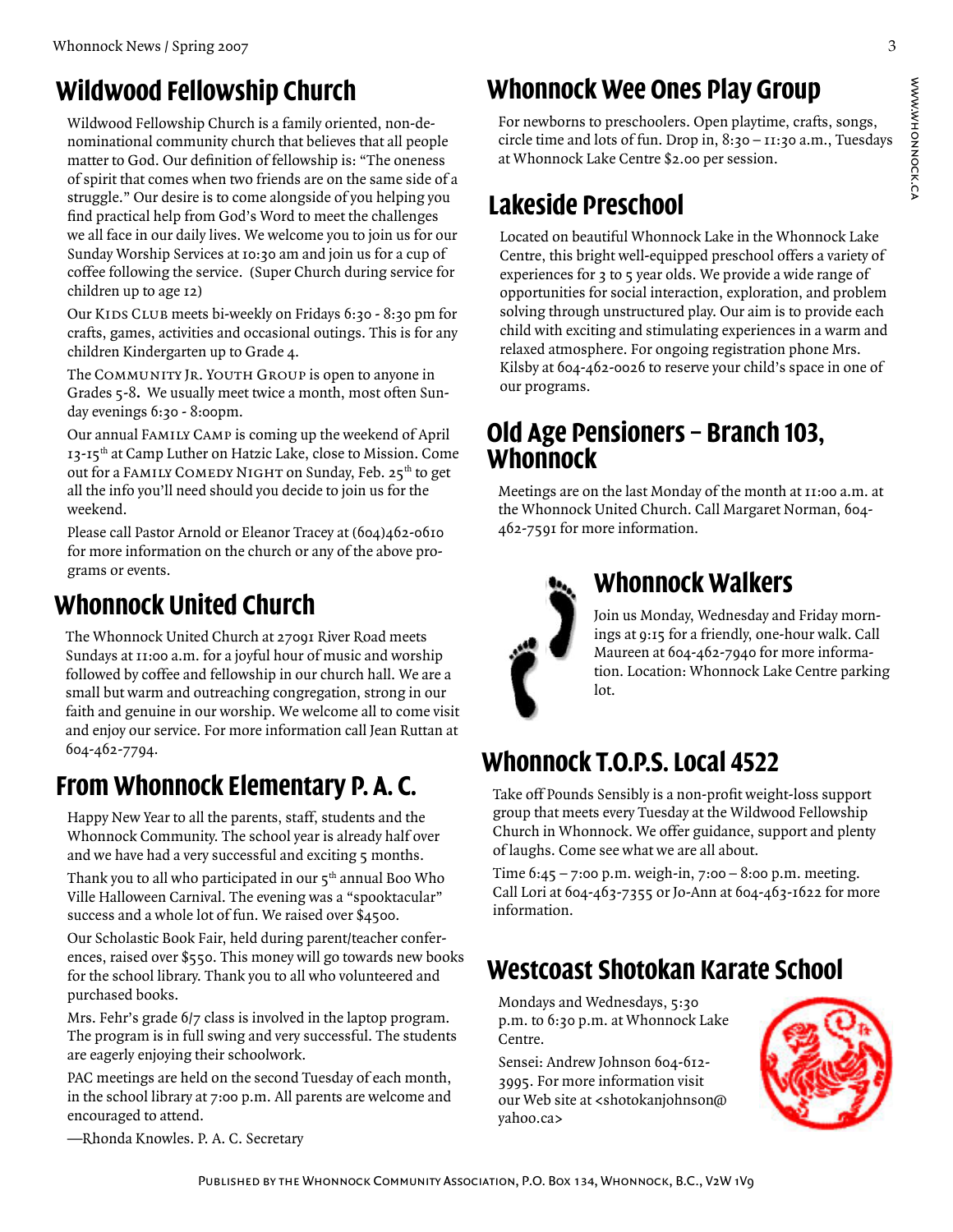## **Ridge Canoe and Kayak Club Winter Report**



The winter time is a long and grueling period for our athletes training in preparation for the regatta season in the spring. This winter has been especially tough because of the cold and windy conditions, which has kept us off of the lake for a longer period of time.

The club operates a pool winter session, however, on Sunday evenings from 6-7 pm at the Maple Ridge Leisure Centre. This is a good opportunity for anyone that would like to try our sport in the comfort of a warm pool environment. Some of our kids will be heading to California in March for a training camp in warmer conditions.

We welcomed a new coach to the club last fall from the province of Ontario. Johnny Mantura comes to us with high credentials as a canoe specialist. This will complement our athletes who want to train as canoeists rather than kayakers. We are very privileged to have Johnny on board with us. He will be around the boathouse lots during the spring and summer months running the bulk of the programs.

The club has embarked on the exciting journey of the pursuit of a new and larger boathouse as well as an additional community space for Whonnock and surrounding community. The goal for this project is to provide our members more space to grow, as well as attract high-performance athletes country-wide to come to Whonnock Lake and train at a first class West Coast Training Centre.

The vision is to complement the Whonnock Community Centre with a facility that will offer more multi-use attractions for all groups. The hall and kitchen facility combined with a stage and multipurpose rooms will be available to all user groups. We hope to partner with Parks and Leisure Services and be able to offer washrooms for the public, a concession stand, and accommodations for the park caretakers. A large second story covered deck is planned for a breathtaking view of the lake. Our New Boathouse Committee has been hard at work in development of this project. We have met with the committee heads of the Whonnock Community Association with the detailed plans. We received an overwhelming approval for our project, as well as a \$50 K commitment to the project. RCKC is extremely grateful to the Whonnock Community Association and to the residents of Whonnock, for the kind support you have given us towards this project. This is our vision and we will be letting the public know through our Web site of the ongoing status of this project. I invite you to visit <rckc.ca> for details.

## **Guys and Gals Volleyball**

Wednesday nights at Whonnock Elementary all adults are welcome to come out for a drop-in Volleyball game 7:45 – 9:00 ish. Some fun and fitness and best of all it's free.

# **Low Impact Aerobics**

Thursdays from 9:15 a.m. to 10:15 a.m., at Whonnock Lake Centre.

For more information please call instructor, Alvina Tyler at 604-462-8601.

# **Yoga with Kim at Ruskin Hall**

There are many types of physical exercise, but the Yogic system of *asanas*, a Sanskrit word meaning steady pose, is the most complete, benefiting far more than just the physical body. The *asanas* emphasize deep breathing, relaxed movements and mental concentration. Wednesday evenings at 7:30.



Call Kim Rondquist for more information at 604-462-4284.

## **Ruskin Hall Information**

The Ruskin Community Hall is located on the corner of 284th Street and 96th Avenue in Maple Ridge. It is available for rent for anniversaries, weddings, family reunions, etc. at the basic weekend rate of \$300. The Hall seats 84 for a banquet or 114 for a theatre setting, kitchen and plates are available for an additional cost. The Hall can also be rented on an hourly basis. Call booking agent Shannon at 462-7642 for more information.

The Ruskin Community Hall Association meets the first Tuesday of every month at 7:30. Everyone is welcome.



—Dave Muir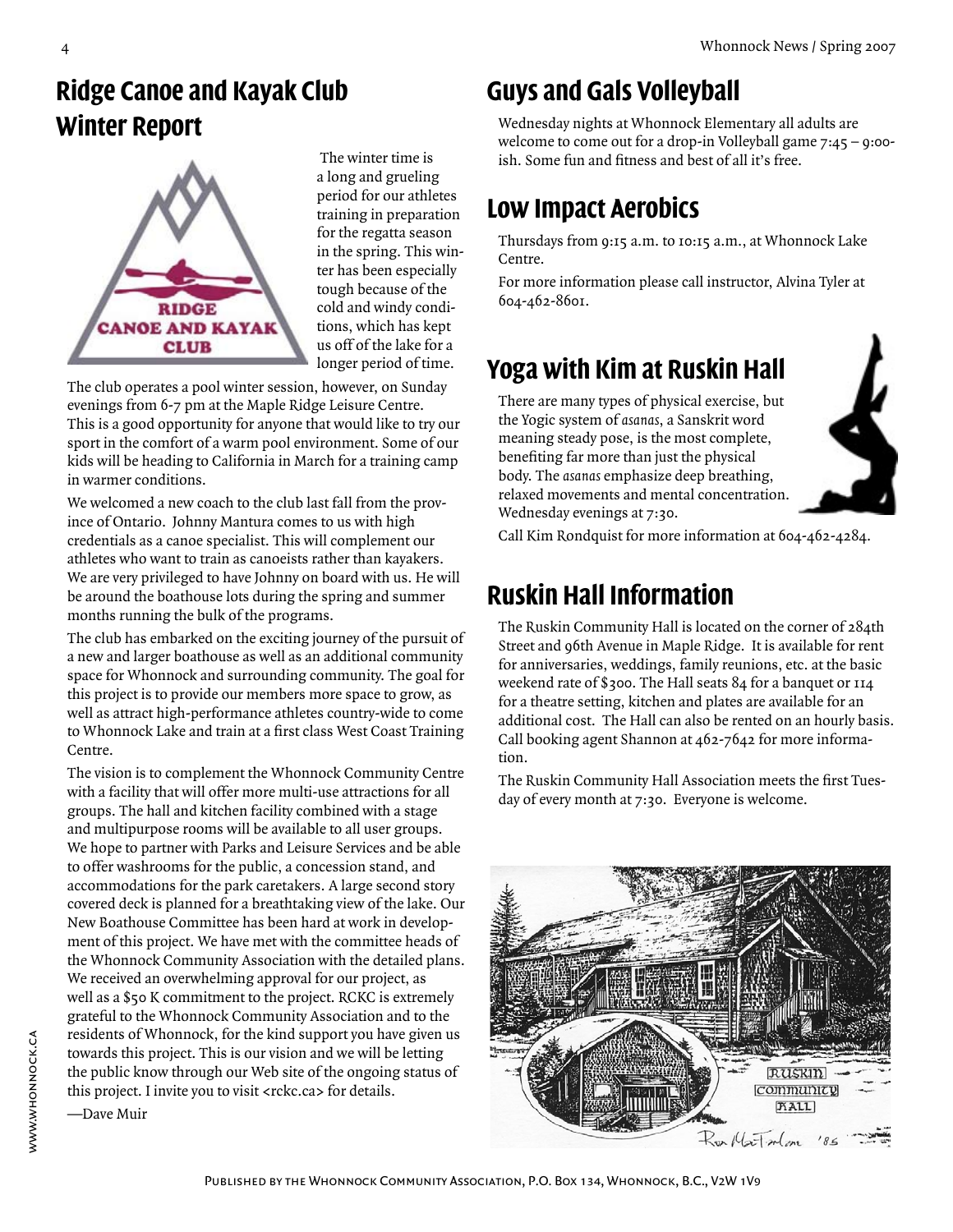# **Fraser Valley Rhododendron Society Whonnock Garden Notes**

When I began these notes on January 10th we were just into the third substantial snow storm of the winter. There had been two periods of severe frost already, with the prospect of another in the following few days.

The heavy snow and wind in December brought down several branches from the tall trees in the old garden. One long branch, the thickness of an arm, fell directly across a spreading rhododendron bush and split off some of the branches. Another falling branch, even heavier, was held up by the stout arm of one of the older rhododendrons near to the entrance gateway. It caused no damage. Several barrow loads of small bushy debris littered over the old garden were removed along with the sawn-up branches. The new garden was little affected by the storm.

For one reason and another we were into November before we drained the irrigation system, but fortunately we were ahead of the freezing weather.

The value of our watering system was demonstrated very clearly during the past long hot summer. We never had to resort to supplementary watering except when planting new rhododendrons. In general the plants received two gallons of water every two days by the drip irrigation system delivered close to the roots. This system will be the subject of a workshop planned for the spring this year put on by FVRS volunteers in association with Ridge Meadows College. Details will be advertised later. The workshop is addressed to those who wish to avoid spending long hours with a hose pipe trying to save their plants during hot dry weather.

The annual Rhododendron Show and Sale will be held on Sunday April 29th. An improved method of handling sales last year resulted in buyers being able to complete their purchases within a few minutes. We will try to repeat this again, and we hope for the return of some of our earlier regulars who were put off by the long lines two years ago.

For information about the Fraser Valley Rhododendron Society, the Whonnock Garden or the Drip Irrigation workshop please call Scot Henney at 604-464-7979.





## **1 st Whonnock Scouting Group**



The 1<sup>st</sup> Whonnock Scouting Group is having a successful year this far. There is ample room at our new location at the Whonnock Lodge at 27660 Dewdney Trunk Rd. We have all 3 sections (Beavers ages 5-7, Cubs 8-10, & Scouts  $11 - 14$ ), in full operation and meeting all on one night - Tuesdays, 6:30 – 7:30 (Cubs & Scouts 8:00 pm). We found this makes life easier for parents with more than one child in different age groups.

The group would like to thank everyone in the community for their support during our Popcorn and Bottle Drive Fundraiser's. A special "Thank You" to all our Leaders that have volunteered their time, when time is so precious.

- Beavers Sterling & Marnie Mitchell
- Cubs Lisa Blanchard, David Van Buskirk, Cameron Dowall
- Scouts Michael Paulmann, Lori Mijo

August 1, 2007, commemorates 100 years of Scouting. There will be various events happening in the community. Past and present members are all welcome. Check out our Web page at <whonnock.ca> for updates. Interested in becoming a member or leader, please contact Adriana Knox at (604) 462-7262.

# **Guides and Pathfinders**

Guides and Pathfinders meet at Whonnock Lake Centre, Tuesdays from 6 – 8 p.m. For more information call Heidi at 604-462-7193 or see <whonnock.ca>

## **Whonnock Youth Outreach**

In partnership with the Whonnock Community Association. A component of the Youth Outreach Initiative, Whonnock Youth Outreach hosts activities within the Whonnock area. The Youth have been working hard with the area residents, volunteers, parents, and the Community Association to develop social and recreational opportunities. For more information call: 604- 467-7354. (Mondays 7:00-9:00 pm September – June).

#### **Whonnock Weavers & Spinners**

We meet every  $2^{nd}$  and  $4^{th}$  Tuesday, 7:00 – 9:00 p.m., at Whonnock Lake Centre.

For more information, come to a meeting or phone Marie at 604-462-7591.